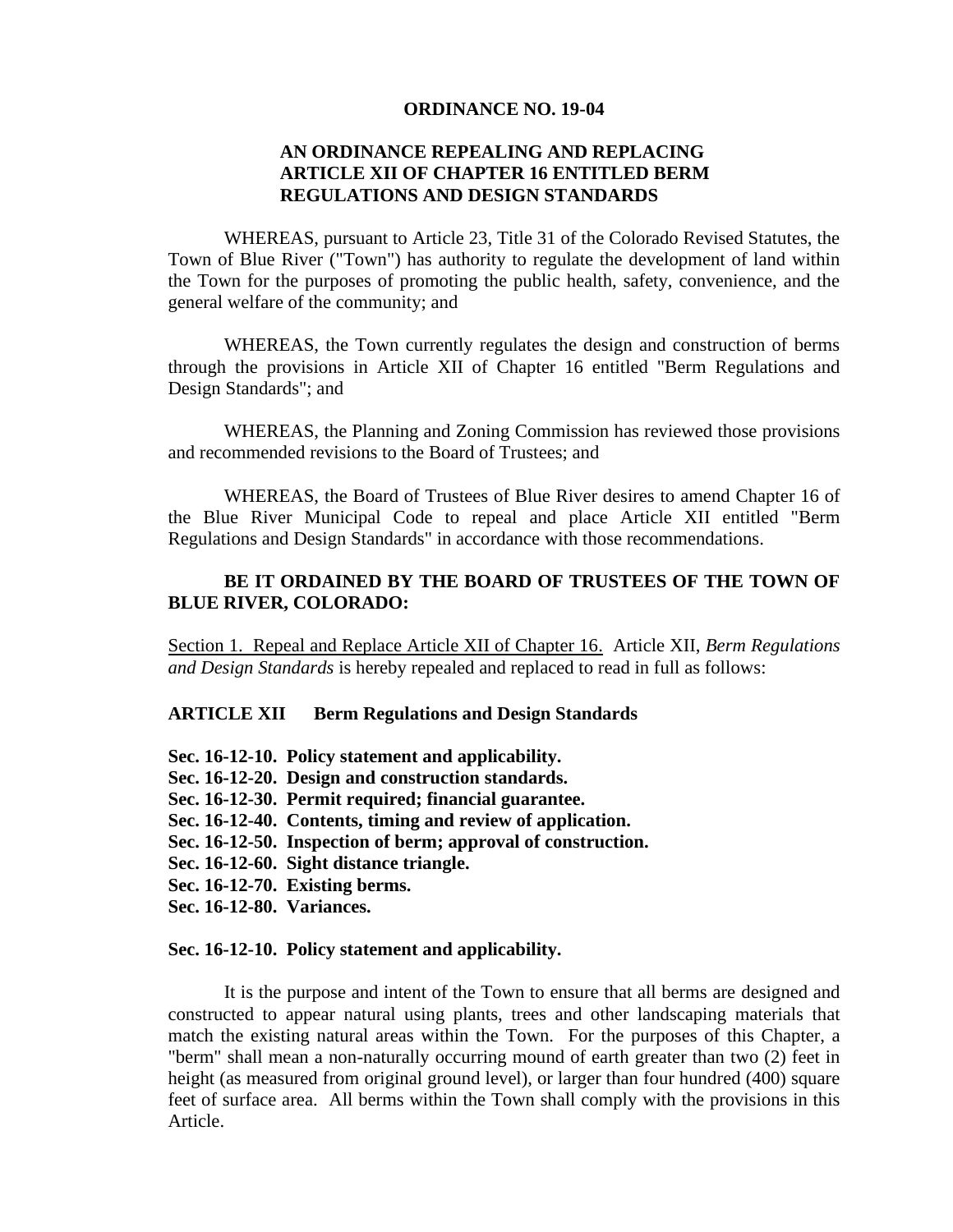**Sec. 16-12-20. Design and construction standards.**

- (a) Every berm within the Town shall be designed and constructed in accordance with the following:
	- (1) Maximum height shall not exceed eight (8) feet, as measured from existing grade to the top of the crown of the berm at its highest point.
	- (2) Maximum slope shall not be greater than two to one (2:1) as a horizontal run to vertical rise.
	- (3) The entire length of the perimeter of the berm shall be tapered so the berm appears to be naturally tied into and a natural part of the existing grade.
	- (4) The area of the berm shall be contained within a single lot.
	- (5) No part of a berms shall be constructed upon or enter into any pedestrian, trail, utility or other easements or road, public right-of-way or public property.
	- (6) The entire berm shall be landscaped as follows:
		- (i) Grass, shrubs, perennials, groundcovers, annuals or trees shall cover eighty percent (80%) of the surface area. All grass seed mixes, perennials, groundcovers, annuals, and trees are limited to those identified in the Summit County Required Plant Materials List in Appendix 16-A of this Chapter.
		- (ii) Natural landscaping materials, including logs, stumps, decorative dead trees and boulders of varying sizes, must be incorporated into the site.
	- (7) Landscaping of all berms shall take into account and be designed to be protected from snow storage areas and from snow sliding off of roofs. Hardy landscaping plants that will not be damaged by snow storage shall be located in those areas so affected by snow piled upon or against the berm.
	- (8) Berms shall not be located within a site distance triangle described in this Article.
	- (9) The applicant shall take into consideration if there are legally available water rights for use on the landscaped areas in case additional water is necessary for supplementing natural precipitation. Appendix 16-A lists the types of vegetation to use for three (3) different ranges of precipitation.
- (b) The following additional construction standards apply to all berms.
	- (1) A berm shall be compacted prior to planting, landscaping or revegetation.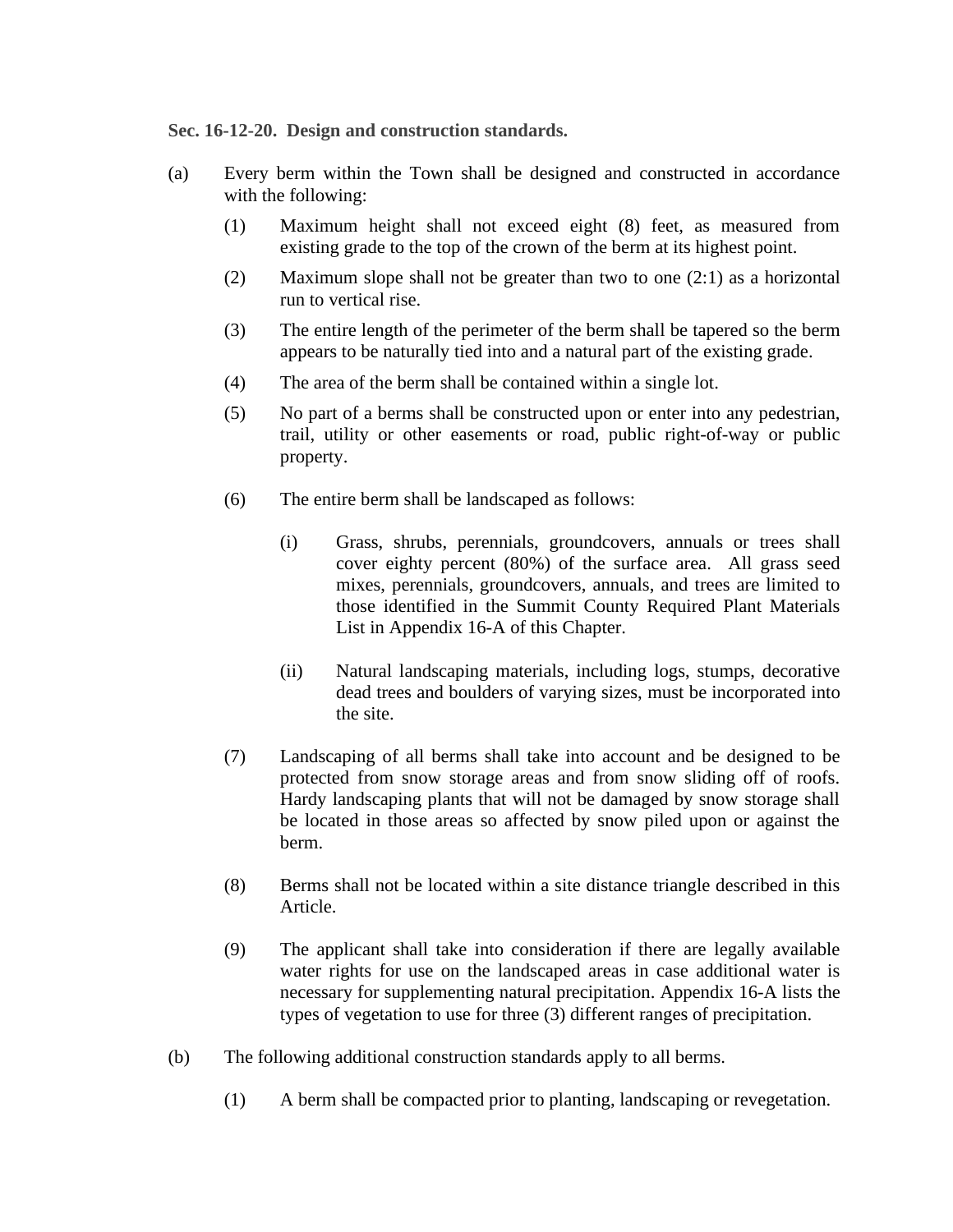- (2) Berms shall contain soil in sufficient quantity to ensure the survival of the grass, shrubs, perennials, groundcovers, annuals or trees. At a minimum, a berm must have at least two (2) inches of topsoil. If topsoil is not used, the applicant may use two (2) inches of mulch (straw, hay, wood cellulose, etc.) prior to seeding. The topsoil or mulch must be tilled at least four (4) inches deep into the soil prior to seeding. Straw and hay shall be certified as free of noxious weeds and shall not be in a state of decomposition so as to smother or retard the growth of natural grasses or groundcovers used by the applicant.
- (3) Any groundcovers shall be free from weeds identified as invasive, noxious or otherwise nuisance weed species in the Summit County Weed Management Guide in effect on the date construction of an approved berm commences.
- (4) Plantings of grass, groundcovers or flower seeds shall occur within ten (10) days following the surface soil preparation.
- (5) Construction materials, concrete, bricks and garbage cannot be used as fill material to construct a berm.
- (6) Existing trees shall not be buried or incorporated into the berm.

**Sec. 16-12-30. Construction permit required; financial guarantee.**

- (a) A permit for the construction of a berm is required. Such permit may be issued upon approval of the Building Official as described in this Article. Such permit shall expire eighteen (18) months after issuance.
- (b) A financial guarantee in the form of a cash bond, in an amount of 150% of the cost estimates, shall be paid to the Town, prior to the issuance of a permit to construct a berm. Such bond will be refunded upon approval by the Town of the full completion of the construction of the berm, including required landscaping. The Town shall hold these funds in a non-interest-bearing account. The funds may be commingled with other Town funds. If the construction of the berm, including landscaping, is not completed within eighteen (18) months from the date of issuance of the permit, the Town may contract for the completion, including landscaping, and deduct any incurred expenses from the bond. Any unused funds shall be returned to the applicant upon final completion of the berm, including landscaping.

**Sec. 16-12-40. Contents, timing and review of application.**

- (a) The applicant shall submit an application to the Town that includes the following items:
	- (1) Town berm permit application form with the property address and name and address of the owner of the property, a narrative describing the project and an estimated time of completion;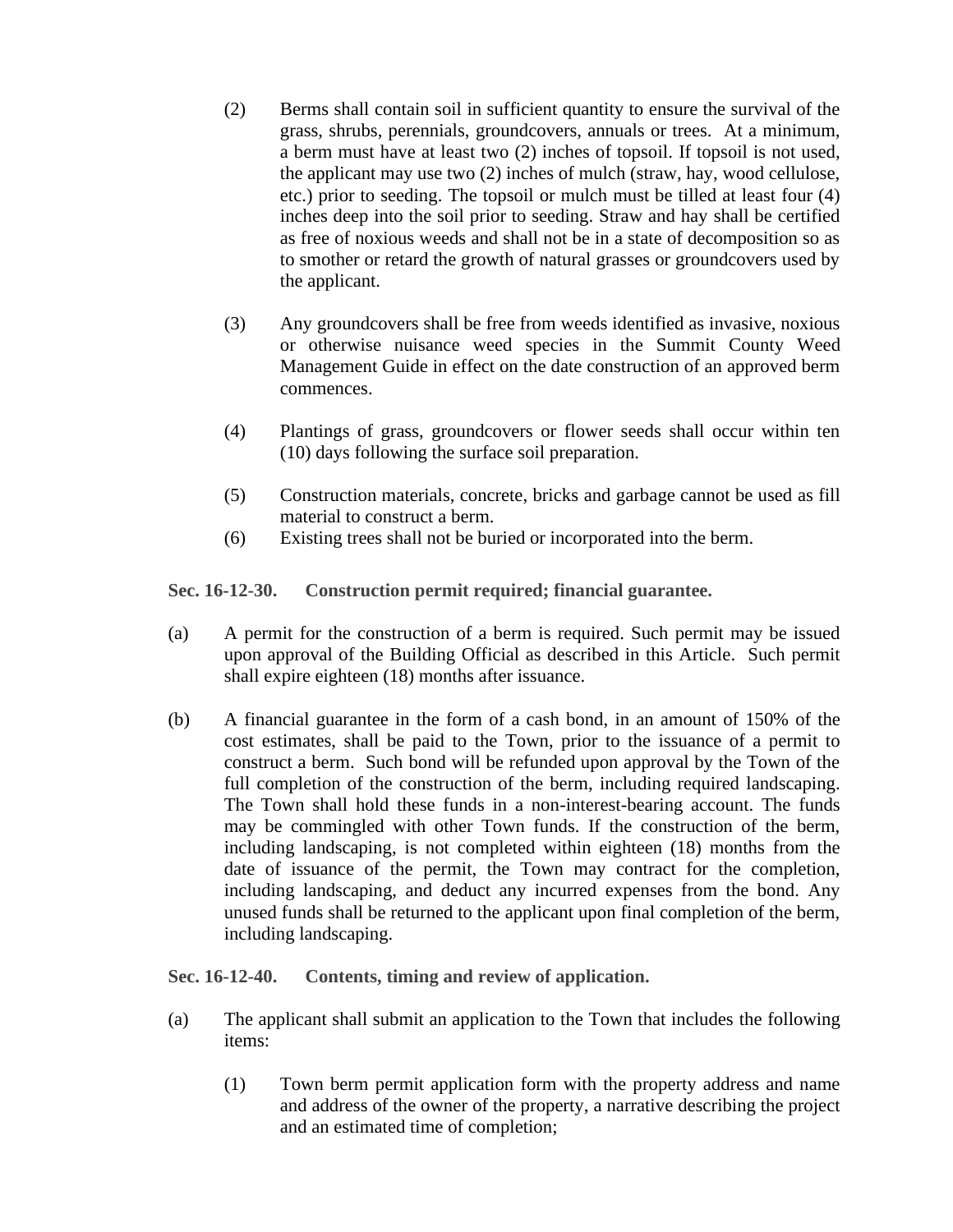- (2) A depiction of the property showing the property lines, easements, structures, driveways, snow storage areas, utilities, septic system, site distance triangle described in this Article, location of the proposed berm(s) and location and identification of type of existing trees that will be affected by the proposed berm;
- (3) A list of the revegetation and other landscape materials to be used on the proposed berm;
- (4) A sketch of the proposed berm meeting the design standards of this Article, with items shown as close to scale as possible (including the placement of the listed materials, along with any natural materials used, such as trees, stumps, large rocks, etc.);
- (5) Other permits that may be required by the Town to complete the work; and
- (6) A fee for the review of the application in an amount set by resolution or other form of the Town Board of Trustees.
- (b) Building Official review. The Building Official shall administratively review the application to determine that it is complete and meets the requirements of this Article. The Building Official may:
	- (1) Find that the application is complete and review the proposed berm project. If the proposed berm meets the design standards and other requirements of this Article, the Building Official shall approve the construction of the proposed berm. If the proposed berm does not meet the design standards or other requirements of this Article, the Building Official may ask the applicant to revise the application or deny the application.
	- (2) Ask the applicant to complete the application.
	- (3) Ask the applicant to supplement the application by submitting additional plans and details, including, for example, an Improvement Location Certificate (ILC) or other survey documentation. The applicant shall comply with requests of the Building Official to complete or supplement the application.
- (c) Denial of application.
	- (1) The Building Official is authorized to deny an application for a berm construction permit if:
		- (i) The application is incomplete.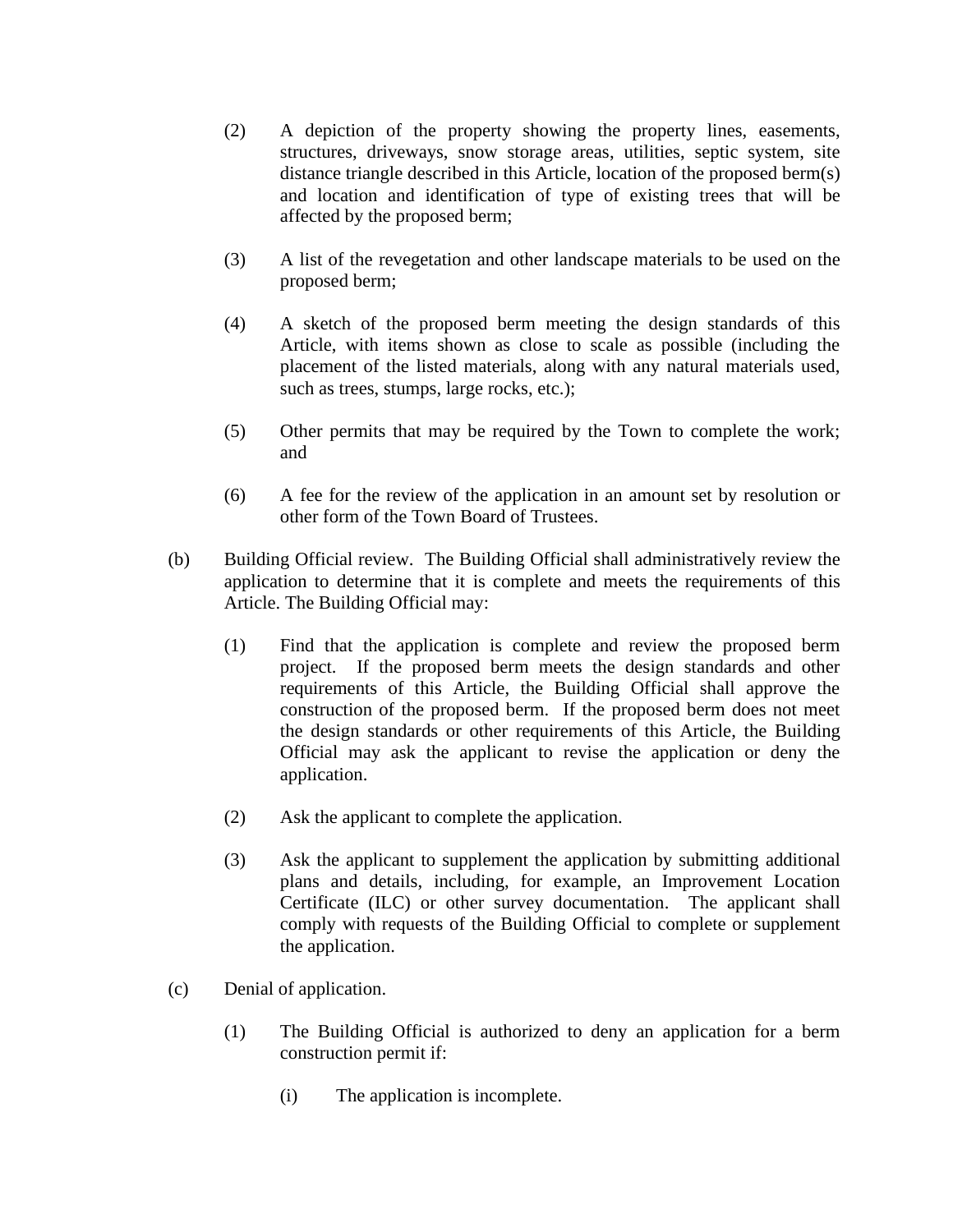- (ii) The applicant fails to supplement the application as requested by the Building Official.
- (iii) The application fails to meet the design standards or other requirements of this Article.
- (2) The denial of an application shall be in writing, identifying the reasons for the denial, and sent to the applicant at the mailing address shown in the application by first class mail, postage prepaid.
- (d) Appeal of denial. The applicant may seek administrative review of the decision by the Building Official by submitting an appeal to the Planning and Zoning Commission. Any appeal of the denial of an application must be submitted in writing within fourteen (14) days of the date of mailing of the denial letter. If the applicant fails to meet that deadline, the Planning Commission shall not hear the appeal. An appeal must identify in detail the reasons for the appeal. The Planning and Zoning Commission shall render an administrative decision following review as to whether the Building Official's decision was reasonable and in accordance with this Article.

**Sec. 16-12-50. Inspection of berm, approval of construction.**

Upon completion of construction of the berm, the applicant shall provide notice to the Town. The berm shall be inspected by the Building Official to determine compliance with the approved berm permit application and this Article. If the Building Official determines that construction of the berm is not in accordance with the requirements of this Article, the applicant shall make the changes necessary to bring it into compliance. Any determination of the Building Official concerning the inspection of the berm may be appealed to the Planning and Zoning Commission, provided that notice of such appeal is presented in writing to the Town Clerk within fourteen (14) days of the action to be appealed. The Planning and Zoning Commission shall render an administrative decision following review as to whether the Building Official's decision was reasonable and in accordance with this Article.

**Sec. 16-12-60. Sight distance triangle.**

For safety and visibility purposes, a sight distance triangle shall be maintained at all street intersections and where driveways intersect Town streets (See Figure 1) or Colorado State Highway 9 (See Figure 2). No landscape materials, berm or other visual obstructions between three (3) feet and eight (8) feet shall be allowed within this sight distance triangle. The Town may request the Colorado Department of Transportation determine whether proposed or existing berms near driveways or road intersections with Colorado State Highway 9 conform to its requirements. Property owners may be required to reconstruct a berm if it fails to meet those standards. This regulation is a highway safety measure and is not intended to prohibit the planting of trees or retention of existing trees in the sight distance triangle, if they are pruned so that all branches are higher than seven (7) feet as measured from the ground surface.

\_\_\_\_\_\_\_\_\_\_\_\_\_\_\_\_\_\_\_\_\_\_\_\_\_\_\_\_\_\_\_\_\_\_\_\_\_\_\_\_\_\_\_\_\_\_\_\_\_\_\_\_\_\_\_\_\_\_\_\_\_\_\_\_\_\_\_\_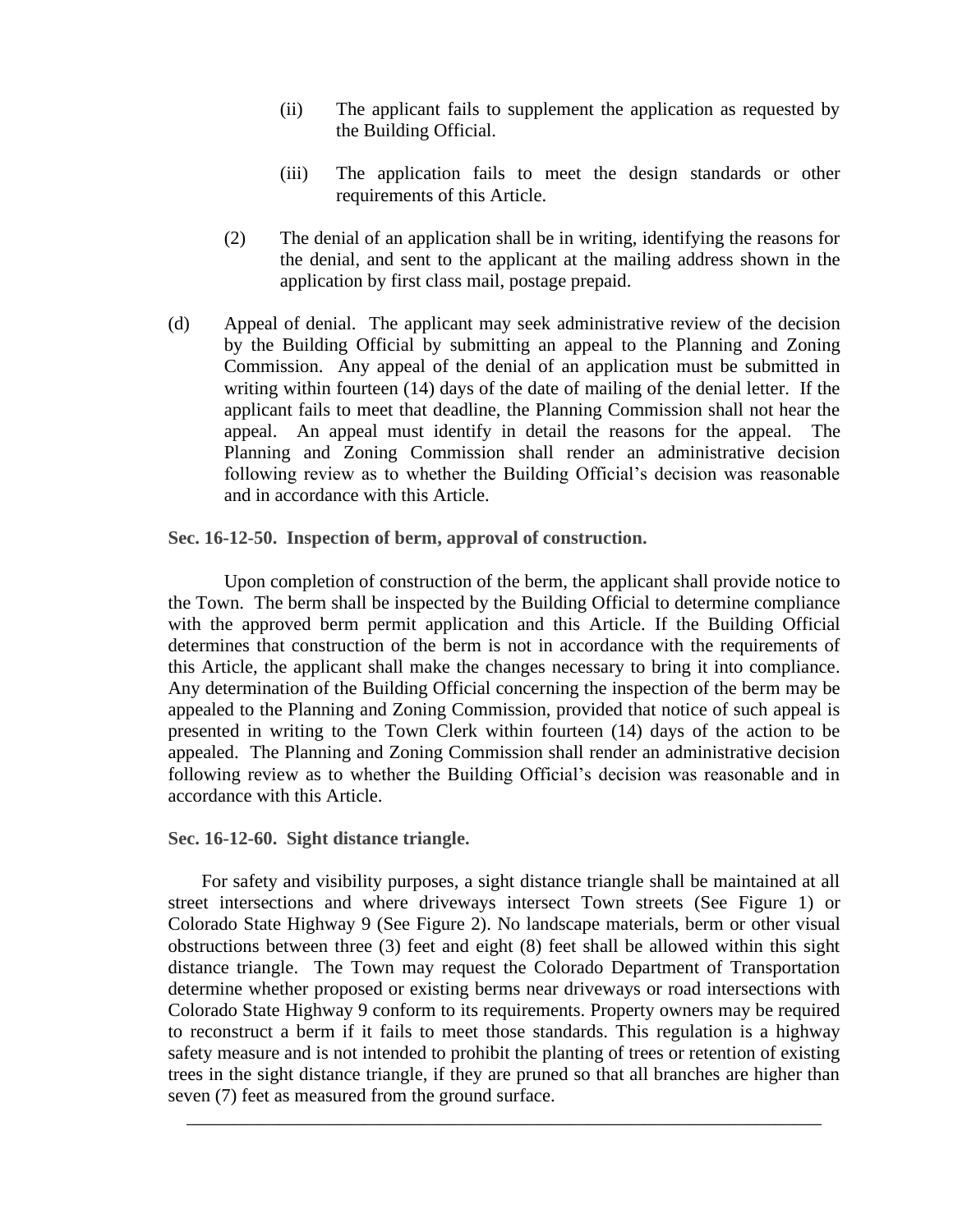

**Sec. 16-12-70. Completed berms.**

- (a) Property owners are responsible for the establishment and maintenance of vegetation and landscaping on any berm in Town.
- (b) Berms constructed prior to the adoption of the ordinance codified herein must be brought into compliance with the provisions in this Article upon any change to the berm, replat of the property causing property lines to run through the berm, or other changes to the property requiring physical modifications to berm.
- (c) Berms located within any Town or CDOT right-of-way, site triangle or public easements may be removed by the Town.

**Sec. 16-12-80. Variances.**

Variances from the provisions in this Article may be granted by the Planning and Zoning Commission for any existing or new berm in accordance with Chapter 16, Article XI of this Code.

**Section 3.** Severability. Should any one or more sections or provisions of this Ordinance be judicially determined invalid or unenforceable, such judgment shall not